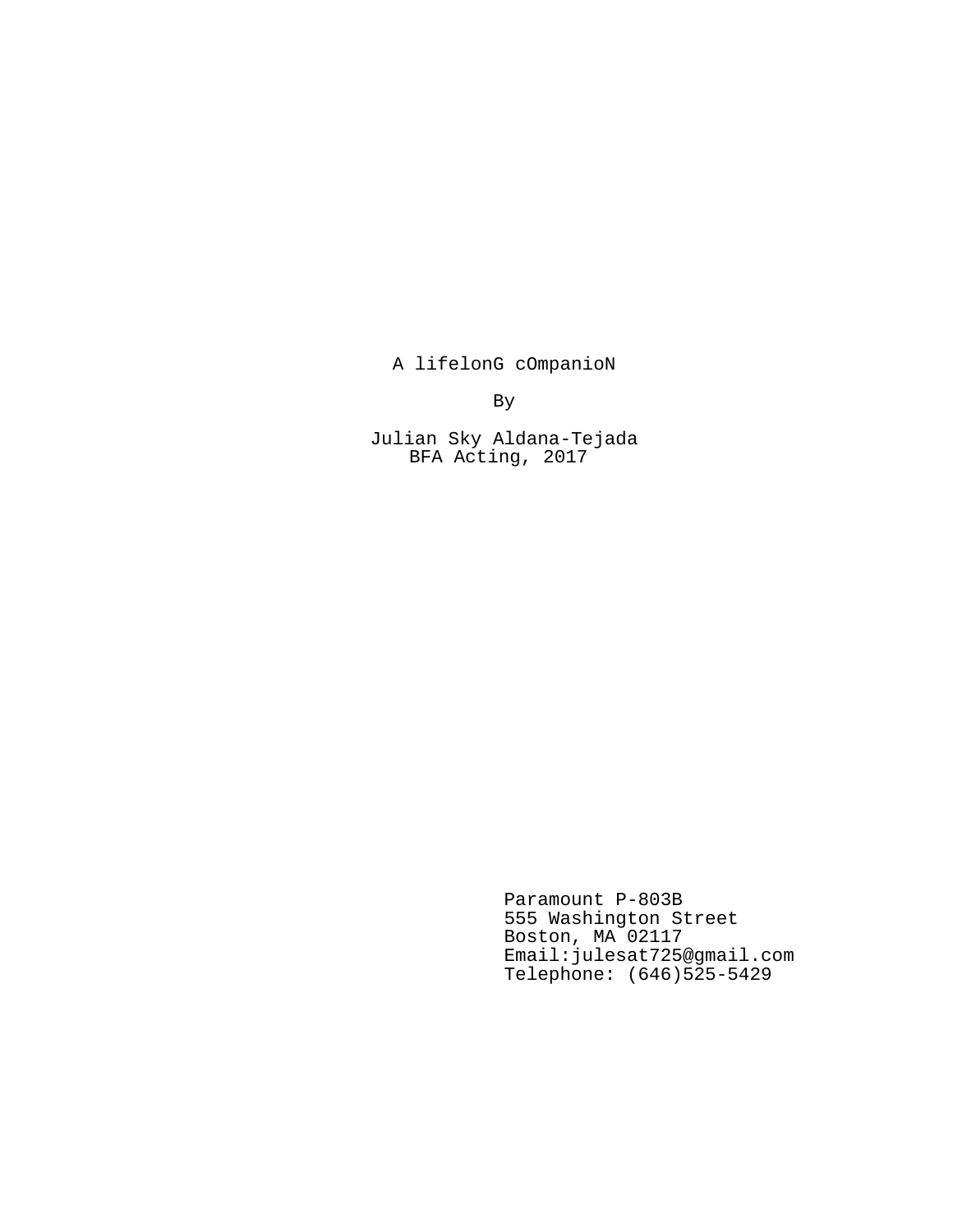## A lifelonG cOmpanioN

**Note**: the word Agon is an ancient Greek word with many meanings. The word typically refers to a physical or athletic competition. Agon may also refer to 'a test of will' or 'a struggle within the soul.' The word also refers to a part of ancient Greek drama in which a struggle or verbal dispute between two characters is scripted as a way of supplying a basis of action for the story.

SAM sits at her dining room table. It is midnight and a desk lamp illuminates her work station which consists of two chairs, stacks of notepads, and several text books on ancient Greek history. She types feverishly on a laptop. After a few moments, she pauses, rubs the wrinkles of her forehead and takes a sip of coffee from her mug. MARLOWE enters as SAM begins to type once again. She fails to notice him until he speaks.

MARLOWE

Hello, Sam.

SAM

Jesus! Marlowe...?

## MARLOWE

Yes.

**SAM** 

My God. What the hell are you doing here?

MARLOWE

You were on my mind...so I thought that I would just stop by.

SAM

Marlowe, you can't do that! You can't just walk into my home...my family is sleeping.

MARLOWE

I won't wake them. And don't you wake them, either. Let them dream.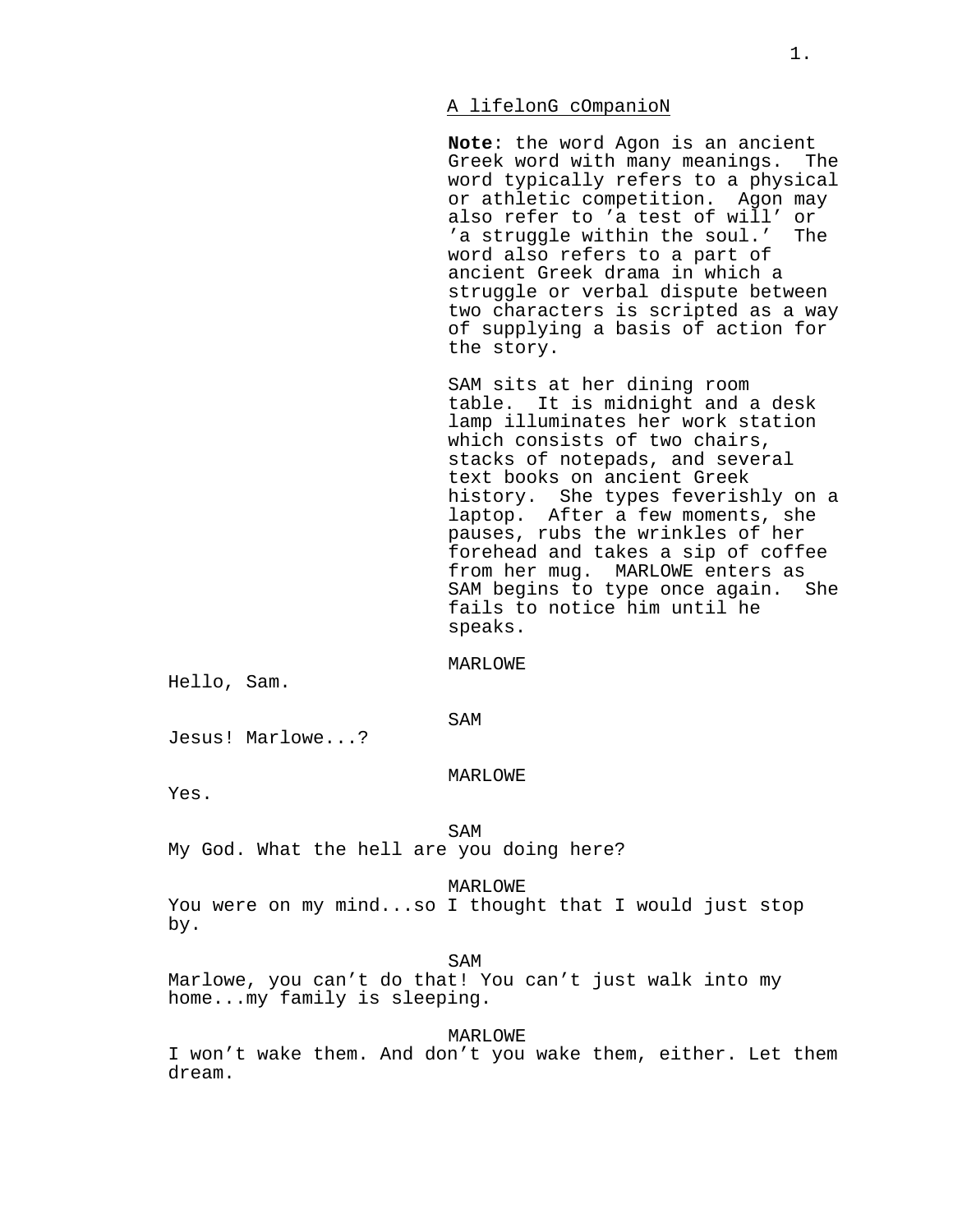SAM What are you...? How...time...It's been all this time and I...You know you can't be here...you know you shouldn't be here. MARLOWE I know, but it's been a while, that's all. SAM Get out of my house. MARLOWE Hold on. I just want to talk. SAM I have nothing to say to you. Get out. MARLOWE Hear me out for a moment. SAM No. We're not about to do this again. MARLOWE Look at me. Just look at me. (Pause. She looks at him.) Jesus Christ, Sam. It's been years. You look...great. SAM Yeah, well I've done well to preserve myself. MARLOWE You have. (Little pause) Your hair, it's-SAM I wear it straight now. MARLOWE Right. SAM If you're here to dish out awkward complements, I suggest you cut the crap and let me get back to my work. MARLOWE I'm not here to complement you, I'm here to visit you, that's all. SAM Well please, spit it out. I'm drowning in the epic works of

Homer and Euripedes.

2.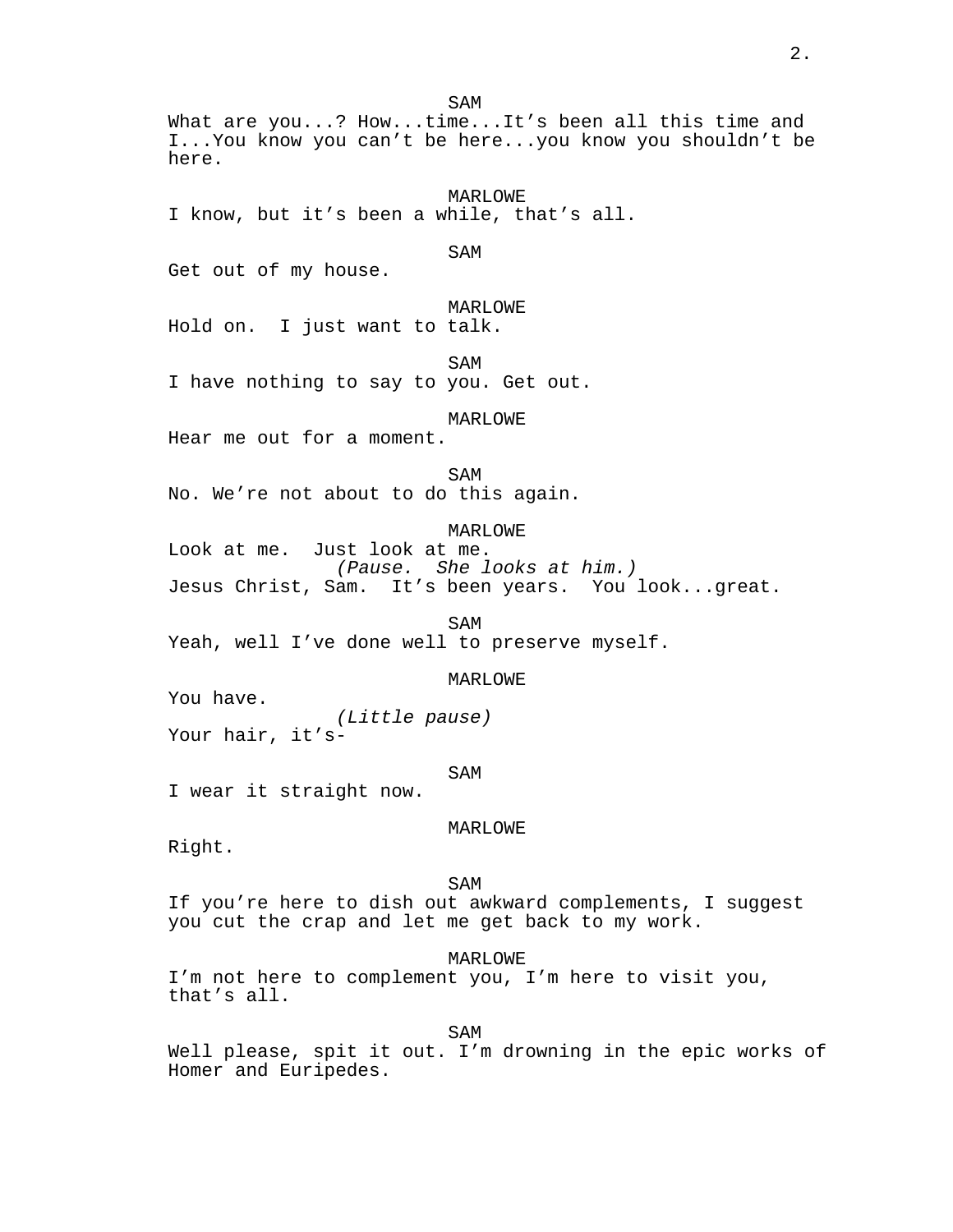MARLOWE

I'm sorry if I came at a bad time.

SAM Bullshit...you live for that.

## MARLOWE

(Pause.) There's something wrong.

# SAM

I'm fine.

# MARLOWE

Tell me. I can help.

SAM

Look, you're the last thing that I need right now. It's been a very long day.

MARLOWE Maybe some fresh air is what you need. We could take a walk.

SAM

No. I'm not going anywhere with you. I know what you're getting at.

# MARLOWE

I'm not here to hurt you or to make you feel uncomfortable. I want to help you.

SAM

I know you do. But you need to understand that this is my life. These are my problems.

MARLOWE

You haven't been sleeping well, have you?

SAM

I...No, I haven't. I don't see how that's any of your business. I don't know why you're here right now, but I'm going to have to ask you to leave.

## MARLOWE

How's your family?

SAM

Don't ask me about my family.

MARLOWE

Derek, your husband, right? And Kayla, your daughter.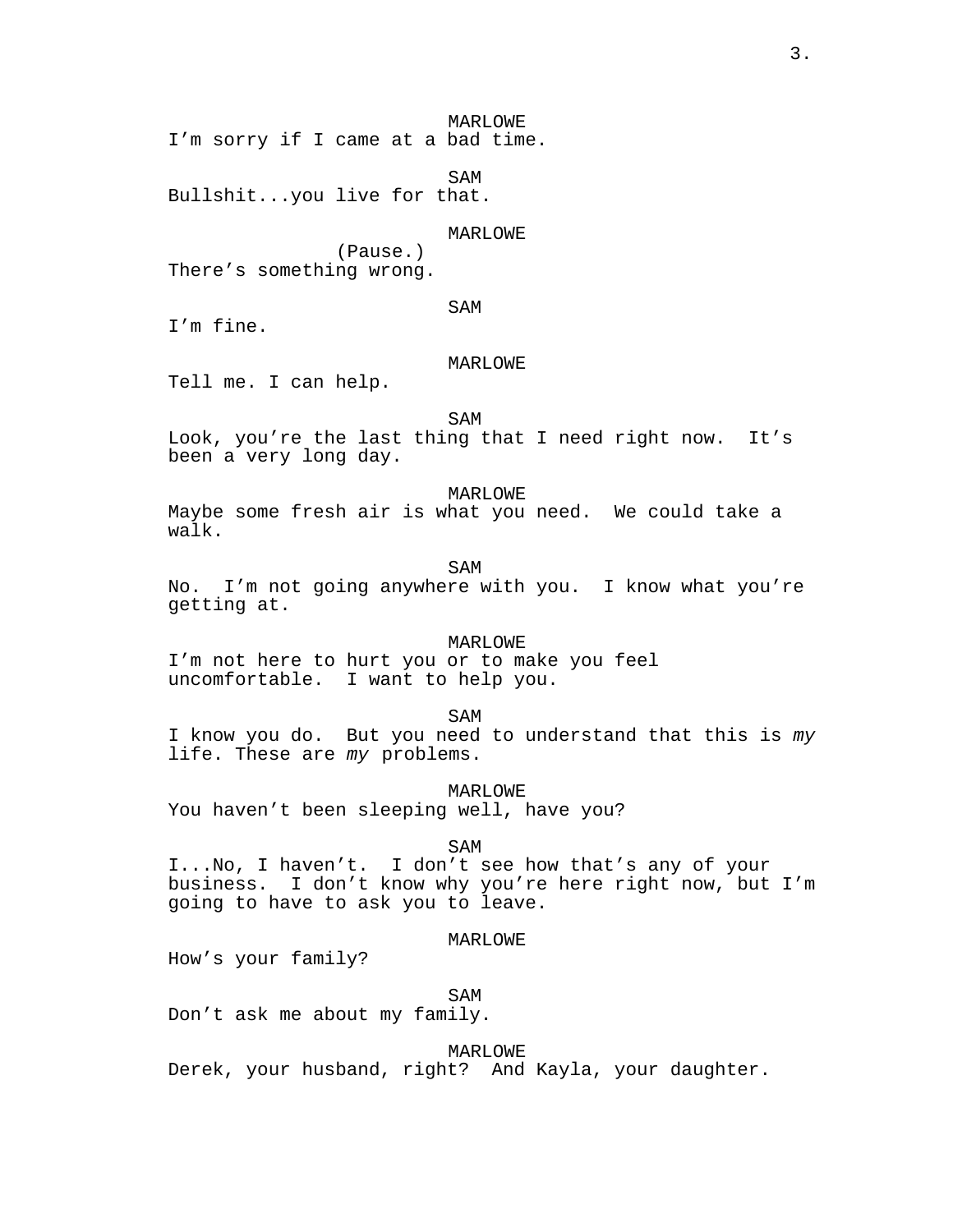SAM

Yes. You remember?

MARLOWE How could I forget? They're all you ever spoke of.

SAM

Why are you here?

MARLOWE I told you, I was thinking about you...and I missed you. May I have something to drink? (Pause)

SAM

I have water.

MARLOWE

That would be lovely.

SAM gets up and walks offstage to the kitchen. MARLOWE smiles at the sounds of her rummaging and takes a seat in the chair left of hers. He picks up her papers and glances through them. SAM returns with a tall glass of water. A poorly cut slice of lemon is drifting in the glass. She hands it to him.

MARLOWE

You remembered the lemon...Thank you.

SAM

You're welcome.

#### MARLOWE

(Drinking) Is that a paper you're working on? I remember when we used to work on those in undergrad together...right when we first met.

SAM

You used to help me push through those all-nighters. It's my graduate thesis. I decided to go back to school.

MARLOWE

What are you studying, sociology?

SAM

Greek literature.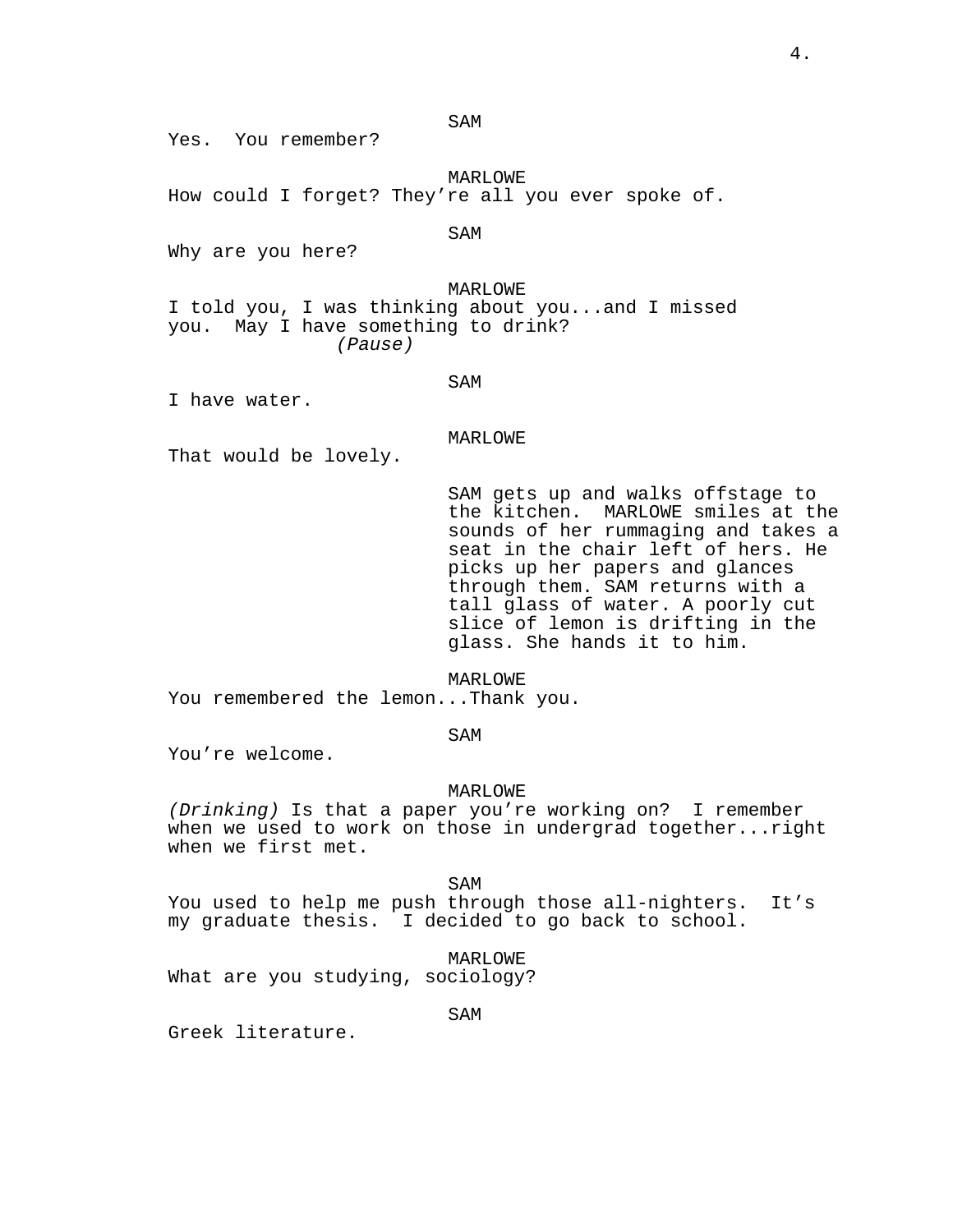MARLOWE Wow, that's impressive. SAM A lot's changed. MARLOWE You must be really under the gun. SAM You have no idea. (Pause) Why don't you take off your coat? You're making me uncomfortable. MARLOWE Oh, yes. Of course. MARLOWE removes his coat and places it on the back of his chair. He stands and paces, glancing at a bookshelf with family photos, S.L. SAM You haven't changed. You look exactly as I always picture you in my head. MARLOWE You think about me? **SAM** Well...yes, more than I'd care to admit. More so these past few months. MARLOWE I'm flattered. SAM Fuck off. (Pause) MARLOWE Is it your marriage? SAM What? MARLOWE There's something wrong with your marriage. SAM My marriage is fine.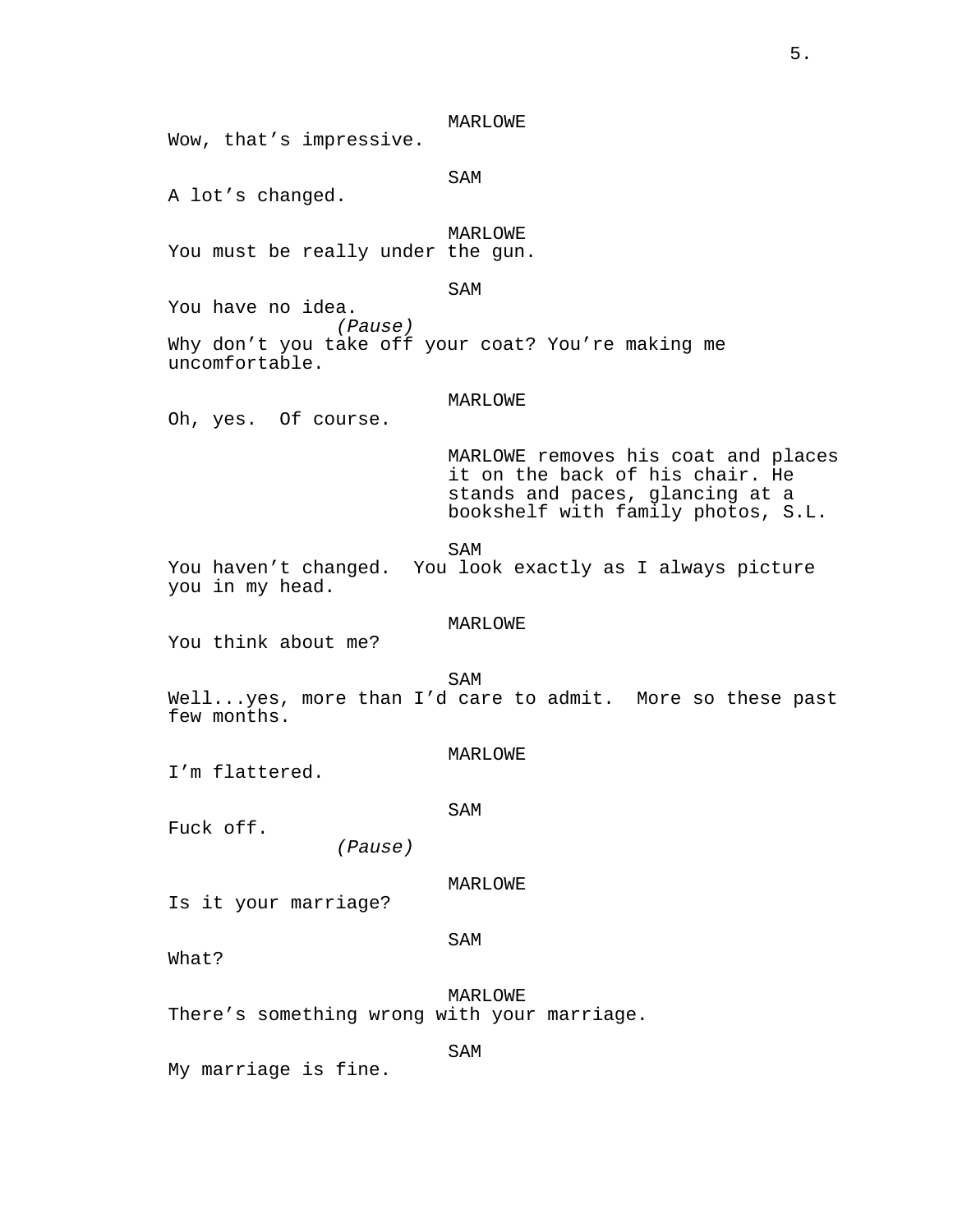MARLOWE

Now I find that hard to believe.

SAM

Why do you say that?

### MARLOWE

You're working downstairs, your left hand...no ring, and the very fact that you have yet to kick me to the curb.

SAM

How do you know that I don't prefer the temperature downstairs, I accidentally dropped my wedding ring down the drain last week, and I'm simply curious?

MARLOWE

Well, I suppose I don't, do I? But I've got a hunch.

SAM

A hunch...there's just...a lot of strain. Bills, and...work, and...school.

MARLOWE Sometimes you just need to forget.

SAM

Yeah, forget.

(She catches his eye) I, uhhh...maybe you...maybe you came at a good time.

MARLOWE

Now why's that? Tell me, Sam.

SAM

It's just that...I've been having these...thoughts, and...doubts. I don't know. Here I am, going back to school, getting a masters degree in a field that even I can't deny has no presence in today's job market. And the work...these papers...this fucking thesis.

Derek and I...we owe money, a lot of fucking money and...Kayla. She's going to be turning eleven next week and all I want for her is to grow up in a world where she feels safe and supported and loved and...sometimes...Sometimes I find it really hard to find it in me-

MARLOWE

Breathe.

(She exhales) And that's why you want me. That's why you...miss me. (She nods) Let me help you, let's sit together, let's talk. I can help you work this out. Together, we can wrap our minds around (MORE)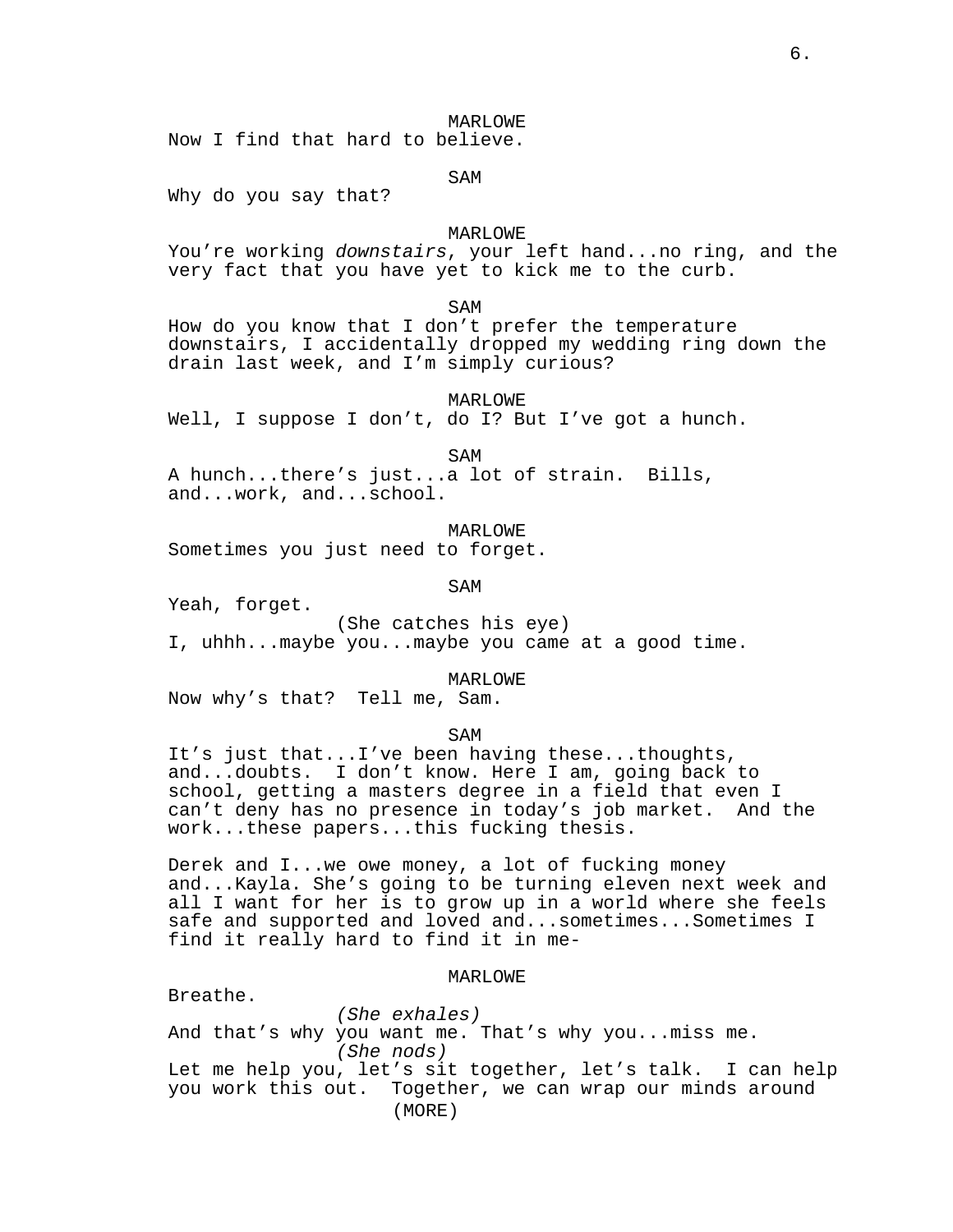7.

# MARLOWE (cont'd)

things. We can work out a payment plan on your loans, or I can reevaluate your paper or-

SAM

Marlowe, you know I can't accept your help anymore.

## MARLOWE

Well, why not?

SAM

We're different people...I'm...different. I have a life. There's nothing left here...there can't be.

MARLOWE

But there is. I can see that glimmer in your eyes...that fire burning beneath you. The one that wants freedom...adventure...a burden lifted off of your shoulders. I can do that. I can free you.

SAM

Marlowe-

# MARLOWE

Tell me you remember the long nights...the tears...dipping your feet into the Long Island Sound. The speeches we would write, the kisses that we would share.

SAM

I...of course I remember-

#### MARLOWE

What we once had, that's still there. I still love you, Sam and I will wait my entire life for you. I don't need anyone else, I just need you. Who cares what other people might say about us? Who gives a flying fuck.

We could have a life together. You wouldn't have to tell your family...they would never need to know. Or they could. I would hide for you, I would lie for you and I can promise you that I will be there for you in every dark moment of your life...every wound, every tear of joy. I'll whisper secrets in your ear...like we used to and you can hold me, forever...like a trove. Breath into me, Sam...and I'll breathe into you...and we'll become one again. Take me back, Sam. Kiss me...and I'm all yours.

No.

MARLOWE

What?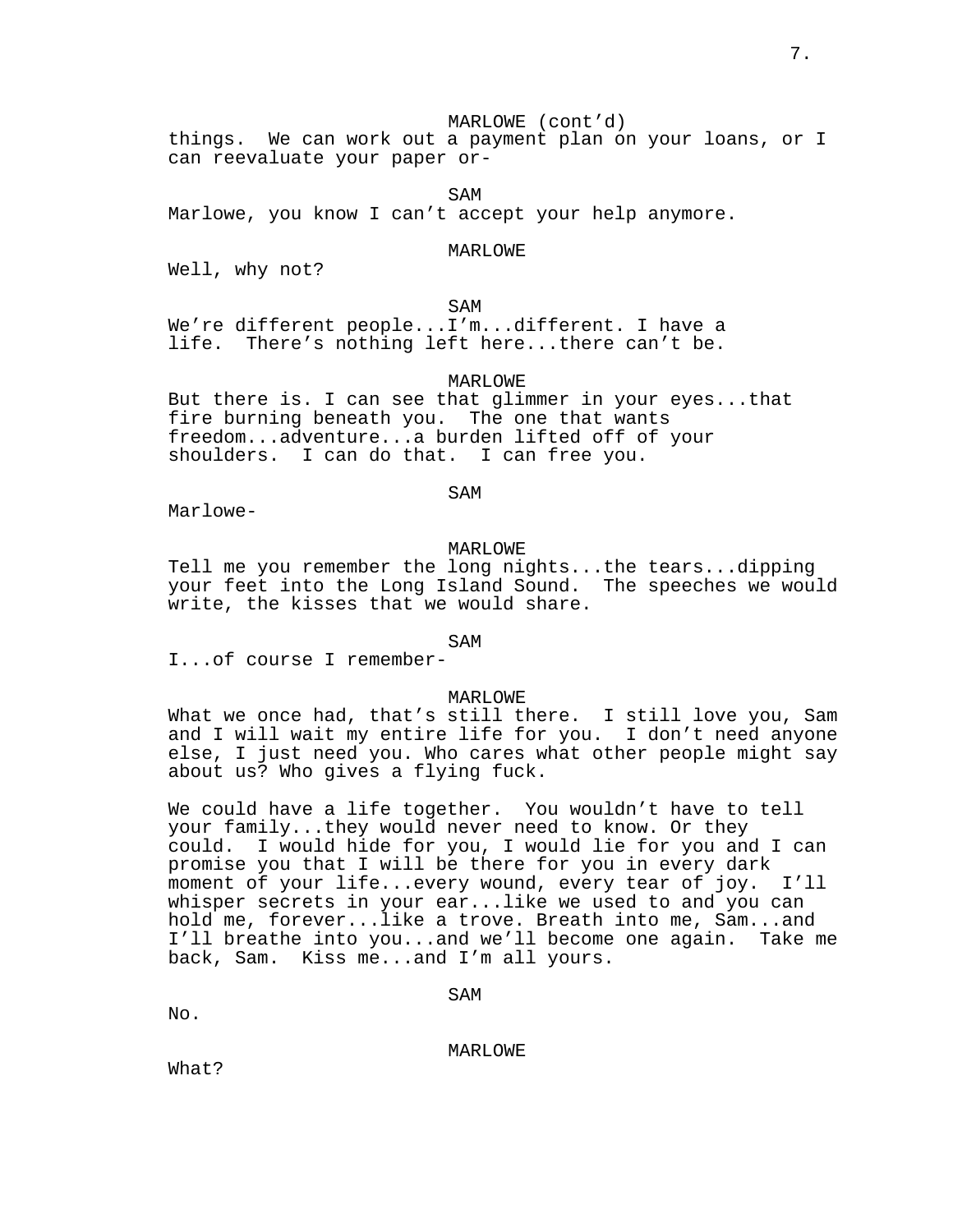SAM

No...I...I don't think that's a very good idea.

MARLOWE

Sam...

(Pause) You're kidding. Just think of what we could-

SAM

There is no we...or...us. That was years ago.

MARLOWE

You're a damn fool if you think that we're no longer attracted to one another-

SAM

You broke me, you fucked with my mind, every heart-wrenching moment of our relationship scared me...because I knew we couldn't be together, yet I dreaded a life without you. You kept me sane, you accepted my anxiety, and my compulsiveness...and my giddiness, and practically every flaw that I had when not even my own husband could. But you know what really fucked it up? You thought you owned me...and you did. I couldn't go a day without seeing you...and Kayla...I was afraid that she would grow up and meet someone like you...fall into the same trap that I did. I was afraid of you. Afraid of what people would say when they saw you with me...when they saw me changing my clothes, or...putting on perfume when you would visit me at work...to cover up what you would do to me...the smell.

Yet everything you did always brought me back. Your voice...when you called me. The way it resonated. Your smile and how it curls up into a smirk. God, how I needed you. But my family knows you, and they hate you. I used to lie to my husband...say that you weren't with me when I took Kayla to school. But he knew. He just didn't say anything...there was nothing to say. And then one day, my little girl, five years old came up to me and said 'Mommy, why do you bring that man to school with us? The other parents stare. Please don't let them see.' And she was right. The looks that we got. The lies that you made me tell. To have your little girl be ashamed of you. That's what did it. And I knew from that moment that you could no longer be in my life. I've always loved you, and I still do. But I made a choice. Now I will ask you one last time to please...get out of my house.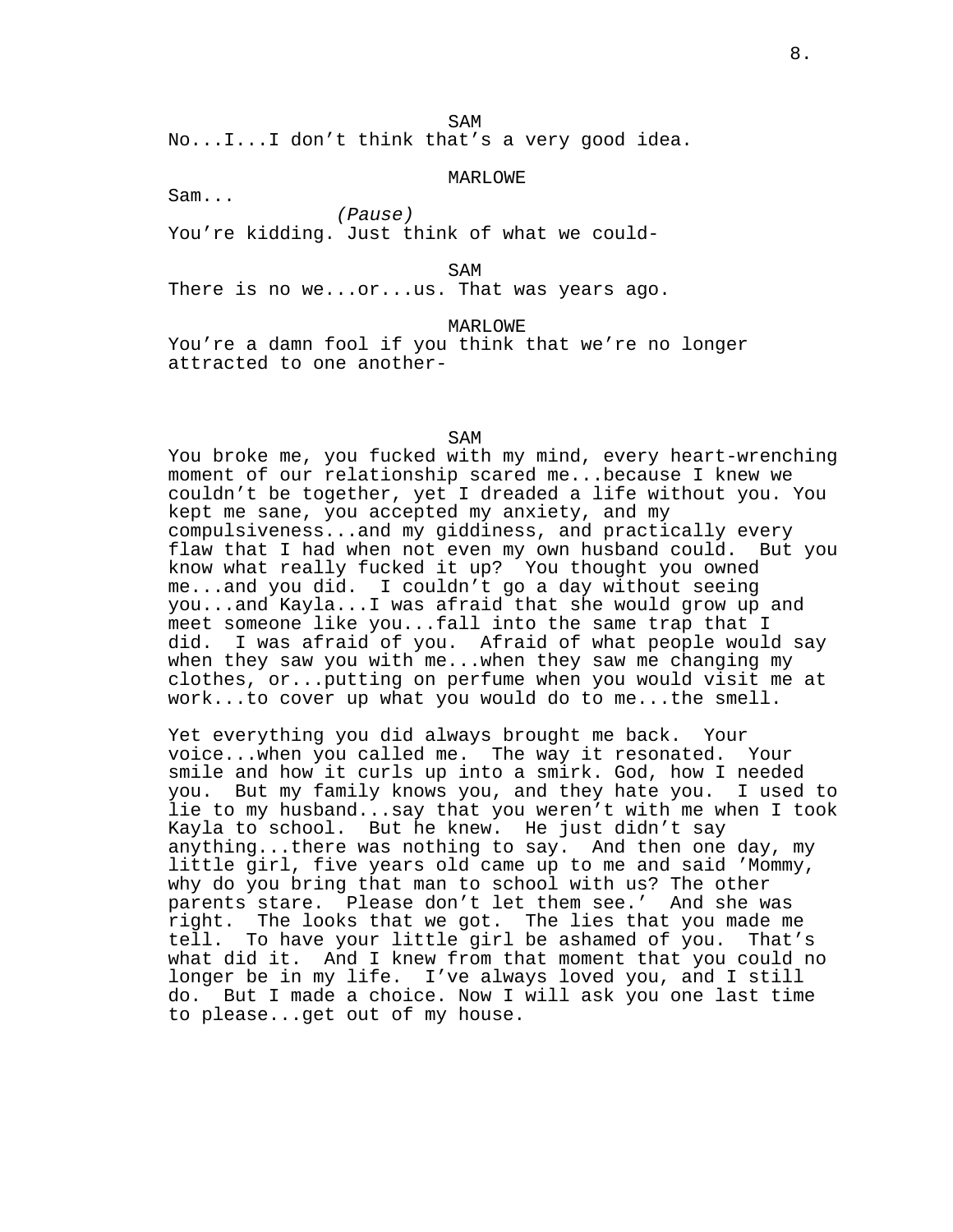MARLOWE's demeanor changes. Suddenly, cold and calculated, he pounces. A fire has been lit beneath him. He stalks SAM around the room.

### MARLOWE

You're tired, Sam. You're stressed. I can see the bags growing under your eyes. You're overworked. And you're hanging on tight...gripping as hard as you can but...your going to fall...and you need me to catch you. I remember the nights when you would crack...sob like a pathetic child and fall right into my lap. I know your thoughts. That's one thing that you and I have always had that no other man can ever understand. I can see the thirst. I can see the desire that's pulsing through your blood.

SAM

How dare you. You know nothing about me. You haven't seen me in five years, and you think you can show up in my house demanding a piece of me that is no longer yours?

## MARLOWE

See, the thing about people like you Sam, is that once you fall for men like me, you'll forever be wrapped around their finger. The moment you saw me tonight you were infatuated. And I use the same charm every time. I showed you more than you could have ever possibly imagined and you fell for me...you loved me. Sure, I begged...I seduced...but it boils down to the simple truth that you need me. You needed me even after the moment you decided to discard me like a filthy whore.

SAM

What are you saying? Stop talking like that!

MARLOWE

You need me Sam. You always have.

SAM

Get out of my house right now. I'll wake Derek.

MARLOWE

No, you won't. He would be very upset if he knew that I was here in the first place.

SAM

Why are you doing this to me? Why won't you get out of my life?

MARLOWE

You made the mistake of inviting me into your home fifteen years ago. You told yourself that we would just be (MORE)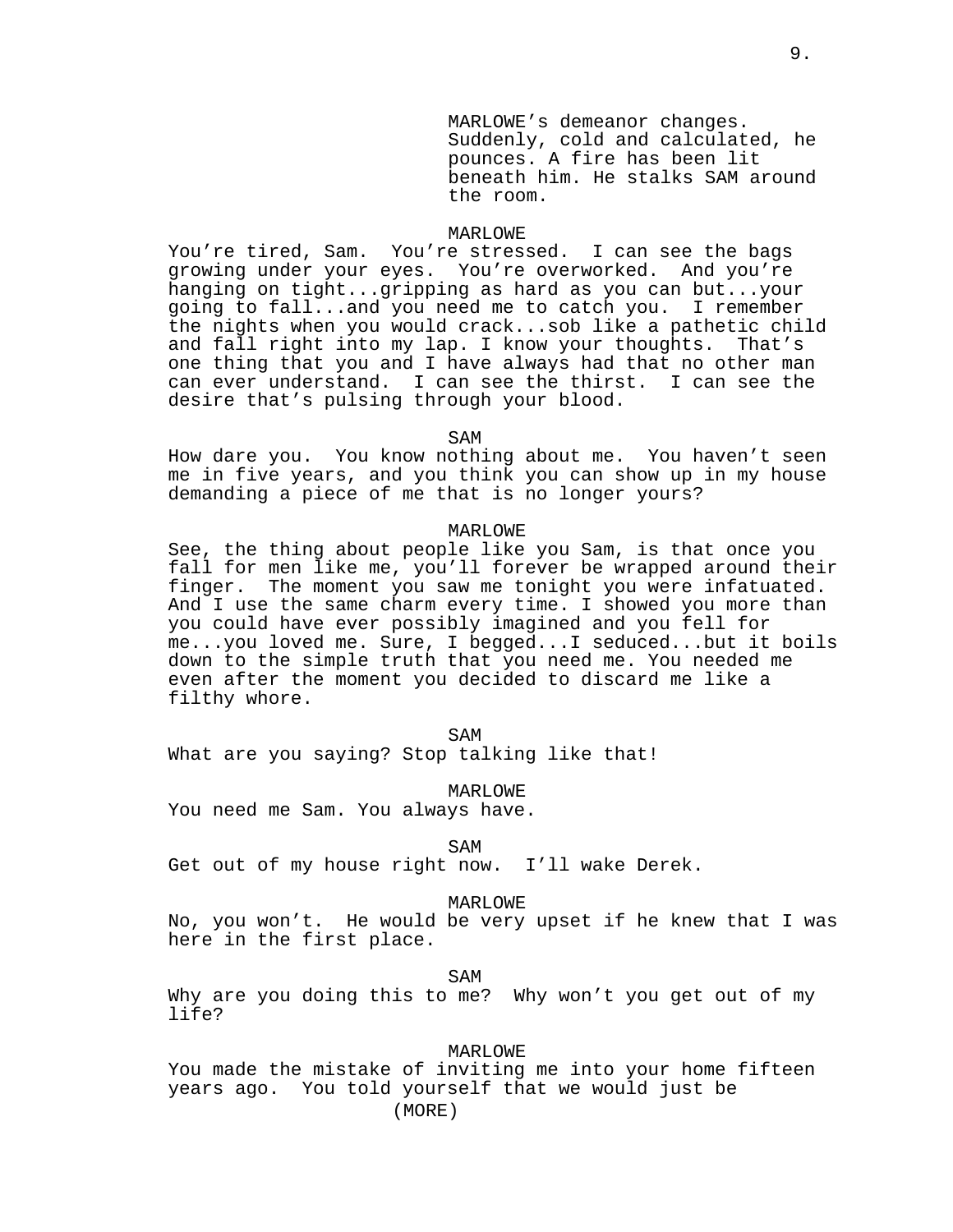friends...but it was always going to be something more. I found you...I hunted you and although you tried to forget about me while your daughter was growing up, here I am, knocking on your door when you're most weak. I've got your heart.

SAM

You do not own me, I will not let you own me. You disgust me.

## MARLOWE

Your fury...It's exciting. Come on...keep testing me.

SAM

Get out! Now!

MARLOWE advances on SAM who runs for the door, knocking over her chair. MARLOWE trips, quickly recovers, and corners SAM.

## MARLOWE

I can leave, but I'll be back. When you're feeling all alone...when your body begins to crumble...when you no longer think it's worth it...I'll come knocking on your door. And like the miserable embarrassment that you are, you'll invite me in...and I'll give you a good time until you feel like shit again. Maybe I'll even come back for your little girl in a couple of years...maybe she will fall for a man like me.

SAM

Don't you talk about my daughter. She will never go near you...you're sick!

> SAM lunges for MARLOWE, pinning him to the ground. He lets out a roar of fury and grabbing Sam by the back of the neck, pulls her in for a kiss. Stunned, she momentarily loosens her grip and returns the embrace, kissing him passionately. Then, deciding the correct course of action, she throws herself off of MARLOWE, letting out a scream.

BLACKOUT.

(Pause)

Slow lights up on SAM who stands at the table with her hair disheveled. MARLOWE is gone. He